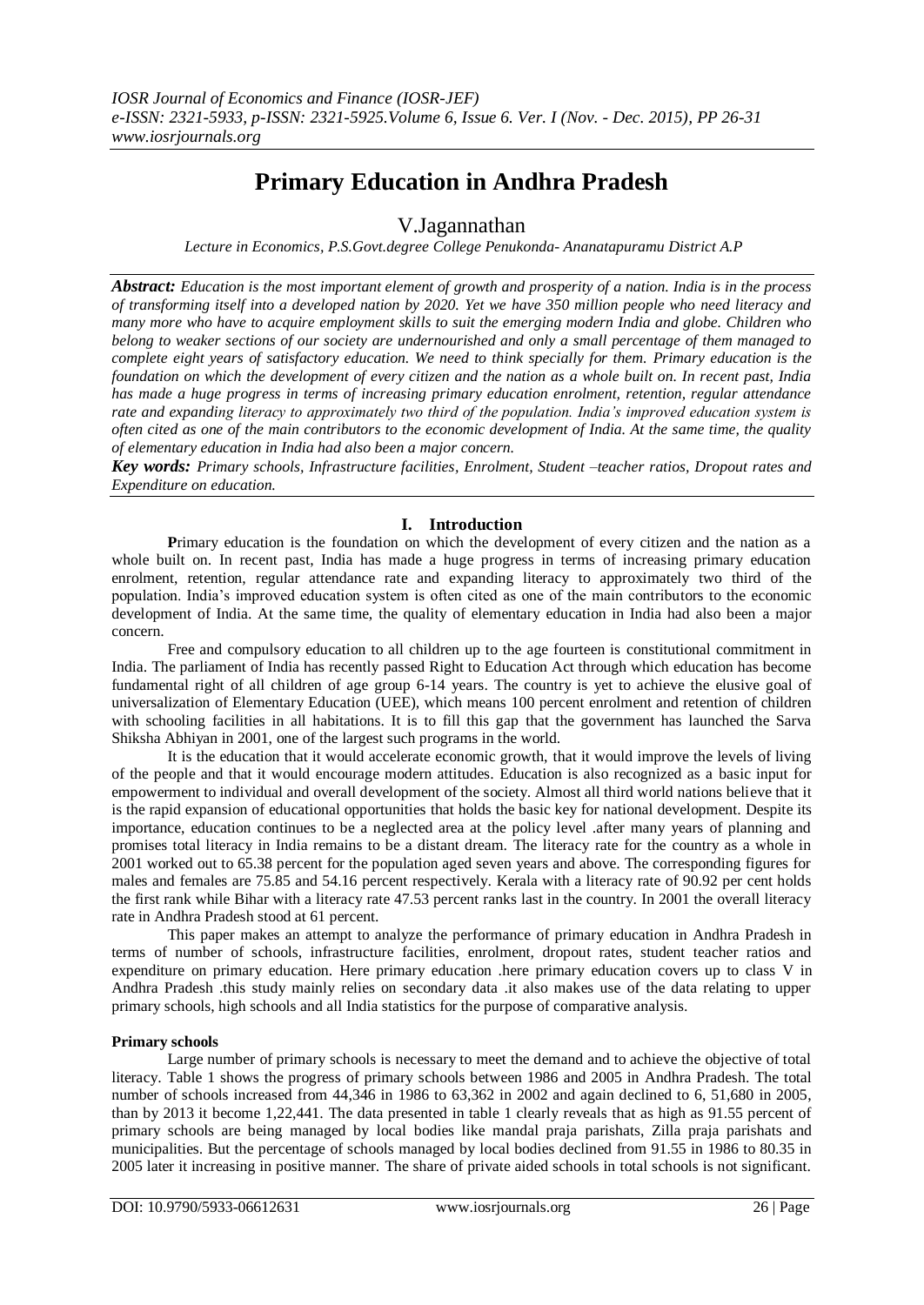While the percentage of government schools increased from 2.55 in 1986 to 8.24 in 2005 and 46.48 by 2013. In absolute terms the number of government schools rose from 1,131 to 5,085 in 2005 than 56.922 by 2013 during the same period it is also interesting to note that the number of private unaided schools rose significantly from 643 (1.45%) in 1986 to 4,756 (7.71%) in 2005 than 10,385 by 2013.

| Primary schools by management                     |          |          |          |          |  |  |  |
|---------------------------------------------------|----------|----------|----------|----------|--|--|--|
| 1986<br>2002<br>2005<br>2013<br><b>Management</b> |          |          |          |          |  |  |  |
| Government                                        | 1,131    | 5,666    | 5,085    | 56,922   |  |  |  |
|                                                   | (2.55)   | (8.94)   | (8.24)   | (46.48)  |  |  |  |
| Local bodies                                      | 40,599   | 51,268   | 49,559   | 52,150   |  |  |  |
|                                                   | (91.55)  | (80.91)  | (80.35)  | (42.60)  |  |  |  |
| Private aided                                     | 1,973    | 2,265    | 2,280    | 2,984    |  |  |  |
|                                                   | (4.45)   | (3.57)   | (3.70)   | (2.43)   |  |  |  |
| Private unaided                                   | 643      | 4,163    | 4,756    | 10,385   |  |  |  |
|                                                   | (1.45)   | (6.57)   | (7.71)   | (8.49)   |  |  |  |
| Total                                             | 44,346   | 63,362   | 61,680   | 1,22,441 |  |  |  |
|                                                   | (100.00) | (100.00) | (100.00) | (100.00) |  |  |  |

| Table-1                              |
|--------------------------------------|
| <b>Primary schools by management</b> |

**Source:** 1. Fifth all India educational survey, NCERT, New Delhi,

2. Statistical abstracts, directorate of economics and statistics, government of AP.

## **Infrastructure facilities**

Availability of teachers and infrastructure facilities in schools is necessary to provide quality education. Table 2 shows the schools having basic infrastructure facilities for different years. These basic facilities include permanent building, black- board, drinking water, toilets, library, playground and electricity. As high as eighty per cent of the primary schools have pucca buildings but nearly half of the schools have single rooms and about 31 percent of the schools are single teacher schools. It is also evident that the percentage of schools without important infrastructure facilities increased over a period of time. However there are schools without important infrastructure facilities. About 30 percent of schools do not have drinking water by 2005 later increased up to 72 per cent by 2013, nearly 74 percent of schools do not have separate toilets for girls and 58 percent of schools are not having toilets.

Only 57 percent of schools have facility and more than forty percent of schools do not have playground facility. As high as 76 per cent of schools do not have electricity facility. Unless these basic facilities are improved in all primary schools we cannot expect teachers to succeed in accomplishing even the more modest aims of primary education. In a highly completive world all schools must have good infrastructure facilities. Otherwise they cannot attract more students and the objective of universalization of elementary education cannot be achieved.

| Dasit facilities in primary schools |                   |                   |                              |       |  |  |
|-------------------------------------|-------------------|-------------------|------------------------------|-------|--|--|
|                                     |                   |                   | Percentage of schools having |       |  |  |
| <b>Facility</b>                     | 1979              | 1986              | 2005                         | 2013  |  |  |
| Pucca building                      | 45.00             | 67.30             | 76.27                        | 79.89 |  |  |
| <b>Drinking water</b>               | 41.00             | 42.50             | 65.14                        | 71.93 |  |  |
| <b>Toilet</b>                       | 5.00              | 10.80             | 42.27                        | 73.64 |  |  |
| <b>Girls toilet</b>                 | $\qquad \qquad -$ | 2.10              | 25.90                        | 72.63 |  |  |
| Library                             | 34.00             | --                | 50.06                        | 54.36 |  |  |
| Play ground                         | 51.00             | 54.92             | 46.72                        | 57.45 |  |  |
| Electricity                         | $\hspace{0.05cm}$ | $- -$             | 15.72                        | 76.48 |  |  |
| <b>Boundary wall</b>                | $\qquad \qquad -$ | $\qquad \qquad -$ | 45.53                        | 69.58 |  |  |

|                                            | Table-2 |  |
|--------------------------------------------|---------|--|
| <b>Basic facilities in primary schools</b> |         |  |

**Source**: 1. Fourth & fifth all India educational survey, NCERT, New Delhi, 1978-79&1992.

2. Elementary education in India, NIEPA department of elementary Education and literacy, government of India, 2006.

## **Enrolment**

Accessibility of schooling facilities is no longer a major problem. As shown in table 3 the number of schools in Andhra Pradesh increased from 29,076 in 1956-57 to 70,620 in 2012-13 registering a 4.10 fold increase. Out of total primary schools 70,620 (99.11%) are for boys and 562 (0.82%) for girls, the number of children enrolled in classes I-V rose significantly from 24.54 lakh to 74.40 lakh during the same period. The rate of enrolment also improved from 57.94 percent in 1956-57 to 107.02 percent in 2012-13. Gender wise enrolment ratios for classes' I-V are calculated separately to know the differences in the enrolment ratios of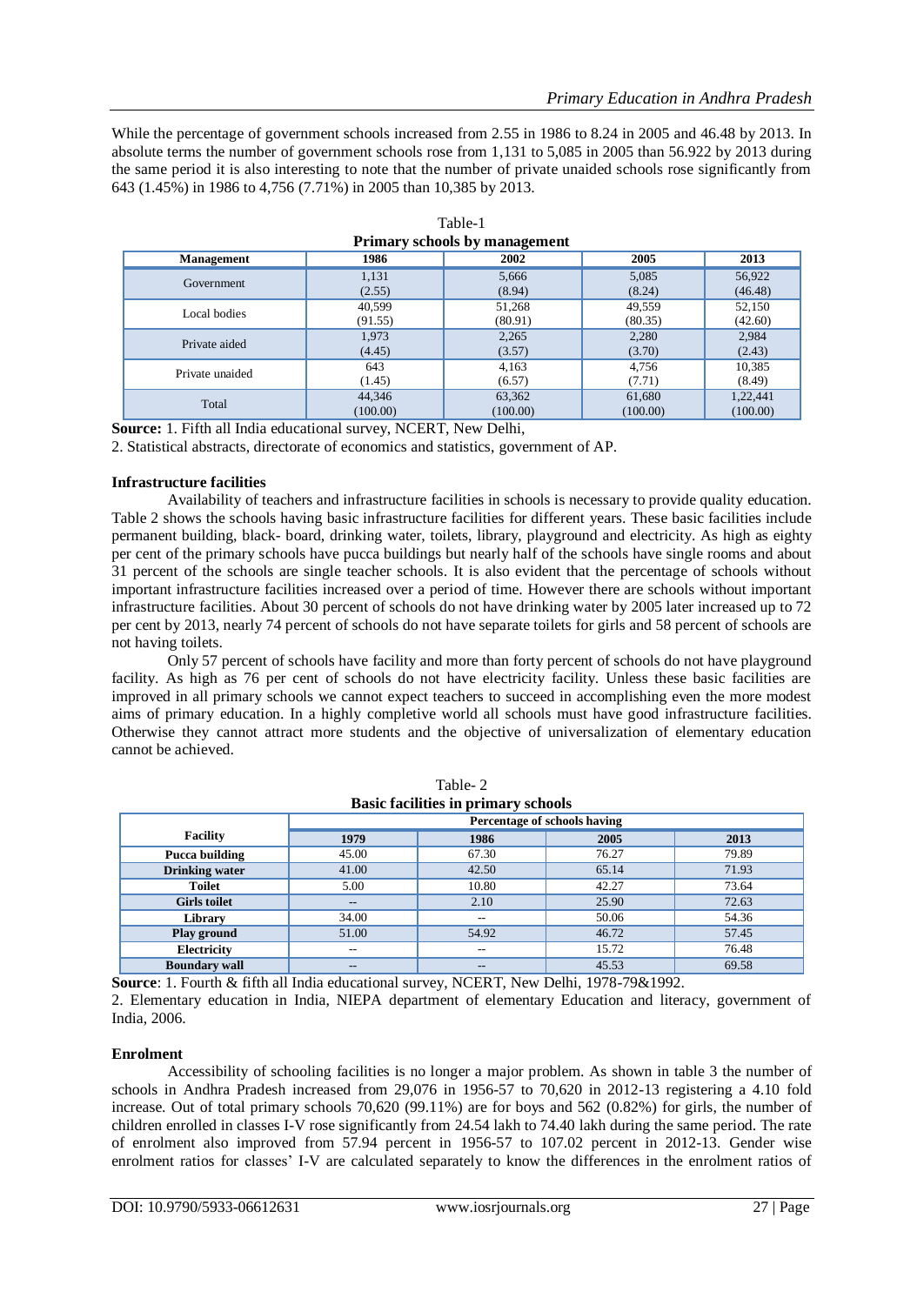boys increased from 86.2 to 118.07 while the enrolment ratio rose from 57.94 to 107.02 during the same period. In 1990 and 2000 the enrolment ratio of girls was less than that of boys. Table -3

| year    | No of schools | No. of children<br><b>Enrolled</b><br>In (lakhs) | Rate of enrolment<br>(in %) | No of children<br>Per school. |
|---------|---------------|--------------------------------------------------|-----------------------------|-------------------------------|
| 1956-57 | 29,076        | 24.54                                            | 57.94                       | 84                            |
| 1960-61 | 34,040        | 29.76                                            | 68.25                       | 87                            |
| 1965-66 | 37,320        | 37.69                                            | 76.61                       | 100                           |
| 1973-74 | 36,984        | 40.40                                            | 64.55                       | 109                           |
| 1977-78 | 38,836        | 46.76                                            | 70.55                       | 120                           |
| 1981-82 | 40,691        | 54.66                                            | 85.00                       | 134                           |
| 1984-85 | 41,702        | 64.12                                            | 89.10                       | 153                           |
| 1989-90 | 49,000        | 69.21                                            | 88.52                       | 141                           |
| 1995-96 | 49,125        | 76.40                                            | 94.92                       | 155                           |
| 2002-03 | 63,362        | 63.51                                            | 117.74                      | 100                           |
| 2004-05 | 61,680        | 55.24                                            | 109.88                      | 90                            |
| 2011-12 | 55,570        | 53.09                                            | 101.28                      | 84                            |
| 2012-13 | 70,620        | 74.40                                            | 107.02                      | 101                           |

| Growth of primary education in Andhra Pradesh. |  |
|------------------------------------------------|--|

**Source:** 1. Andhra Pradesh at 50: a data based analysis, data news features, Hyderabad, 1998. 2. Statistical abstracts, directorate of economics and statistics, government of AP.

But in 2012-13 the enrolment ratios of boys and girls are more or less equal to each other and they are greater than 100 percent. It is due to the inclusion of under age and over age children, here enrolment is simply the percentage of enrolment in classes  $I - V$  to the estimated child population in the age group of 6-10 years. It is observed that there is no steady growth in the average number of children enrolled in each school. The average number of children per school varied from 84 in 1956-57 to 155 1995-96 than 101 in 2012-13. In 2012- 13 the average number of children per school is 101. This implies the fact that on an average there are only 20 students I each class.

## **Student –teacher ratios**

The number of teachers in the primary schools of Andhra Pradesh increased from 78,521 in 1960-61 to 1, 66,935 in 2004-05 than decreased slightly to 1, 04,772 by 2013. At the same time the percentage of women teachers also rose from 18.62 to 48.02 during the same period. One of the important indicators that influence classroom transaction is the student –teacher ratio which is presented by region in table 4. Student –ratio rose from 27.5 in 1981 to 51.9 in 1991. Afterwards the student –teacher ratio in the state as a whole started declining and reached to 31.1 in 2005 than 32.7 by 2013. Among the three regions the student-teacher ratio in 2013 ranged between 32.7 in coastal Andhra and 31.5 in Telangana. This indicates that the regional disparities in student –teacher ratios have narrowed down over a period from 1991 to 2013. The heaviest pupil –teacher ratio in primary schools is observed in Bihar (76.1), followed by Uttar Pradesh (74.1),Jharkhand(54.1) and west Bengal(50.1) .while the lowest pupil –teacher ratio is found in Sikkim (10.1), Jammu &Kashmir and Nagaland each with 15:1 (Arum C. Mehta, 2012-13).

| Student teacher ratios in primary schools             |      |      |      |      |      |  |  |
|-------------------------------------------------------|------|------|------|------|------|--|--|
| 2001<br>2005<br>2013<br>1981<br>1991<br><b>Region</b> |      |      |      |      |      |  |  |
| Coastal Andhra                                        | 27.5 | 51.9 | 44.0 | 31.1 | 32.7 |  |  |
| Ravalaseema                                           | 33.4 | 49.7 | 46.6 | 30.6 | 34.4 |  |  |
| Telangana                                             | 23.0 | 48.5 | 50.6 | 35.9 | 31.5 |  |  |
| <b>Andhra Pradesh</b>                                 | 27.5 | 51.9 | 46.5 | 33.1 | 29.5 |  |  |

| Table-4                                   |  |
|-------------------------------------------|--|
| Student teacher ratios in primary schools |  |

**Source:** 1. Census and department of Education, Government of AP.

2. Statistical abstracts, directorate of economics and statistics, government of AP.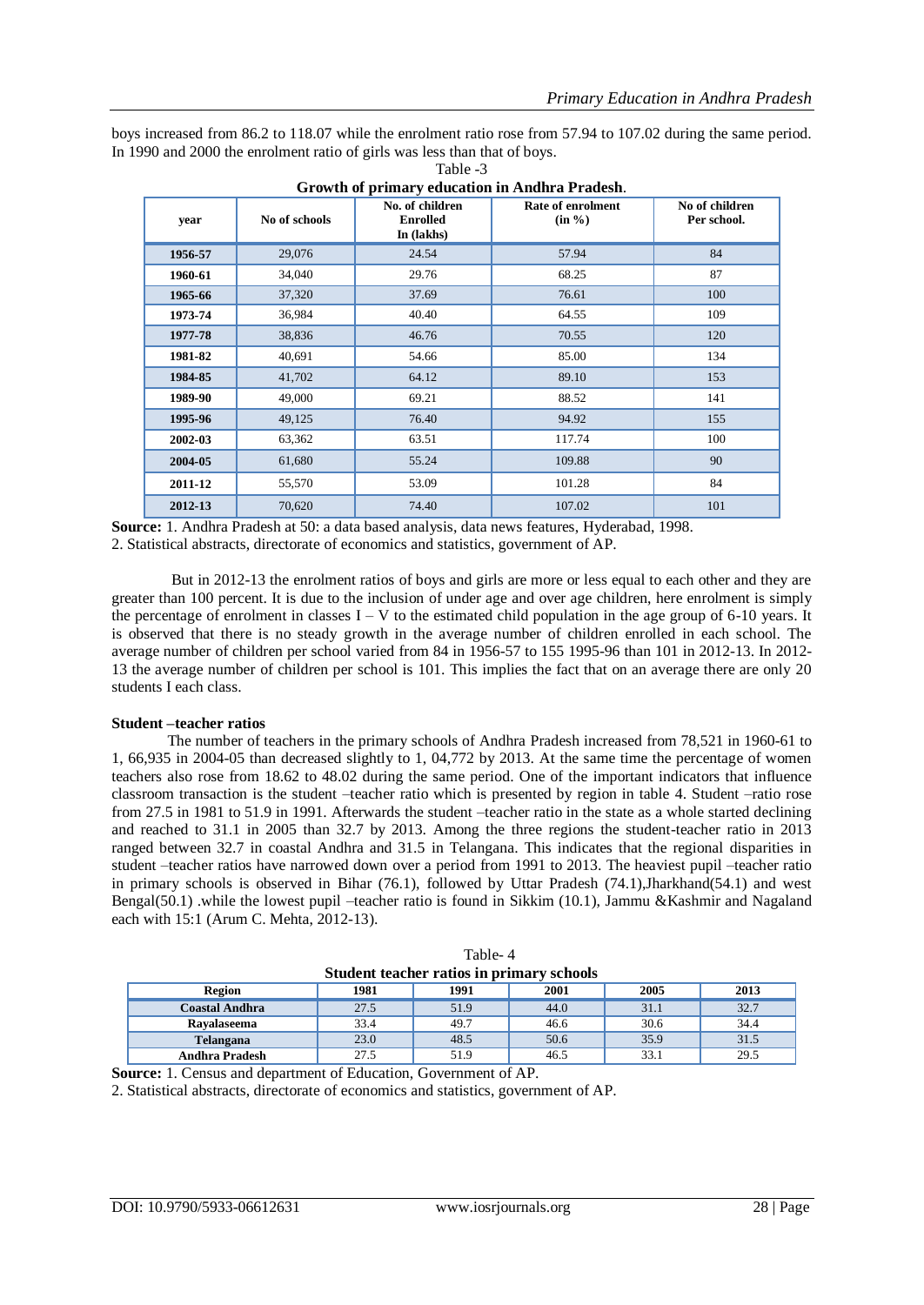

**Figure 1 Student teacher ratios in primary schools**

## **Dropout rates**

The ratios of students going out of the school system to the enrolment in class I in the base year is termed as dropout rate. Dropout rates in classes I-V,I-VII and I-X are shown in table 5. In Andhra Pradesh the dropout rate in classes' I-V was recorded at 31.95 percent in 2004-05 and declined to 16.17 by 2013. It is observed that the differences in the dropout rates of boys and girls declined. For instance in 2012-13 the dropout rated of boys and girls were recorded at 16.69 percent and 15.62 percent respectively. In 2012-13 the dropout rates in classes I –VII and I-X were recorded at 26.83 percent and 31.95 percent respectively. It means only 32 percent of the total students enrolled in class I reached class X. the dropout rate of girls in classes' I-VII and I-X is high compared to that of boys. The dropout rates of both boys and girls are increasing from primary to upper primary and to high school.

| Dropout rates in Andhra Pradesh |             |              |              |             |         |              |             |       |              |
|---------------------------------|-------------|--------------|--------------|-------------|---------|--------------|-------------|-------|--------------|
| Classes                         |             | 2002-03      |              |             | 2004-05 |              |             | 2013  |              |
|                                 | <b>Boys</b> | <b>Girls</b> | <b>Total</b> | <b>Boys</b> | Girls   | <b>Total</b> | <b>Boys</b> | Girls | <b>Total</b> |
| I-V                             | 33.74       | 30.91        | 32.39        | 31.77       | 32.14   | 31.95        | 16.69       | 15.62 | 16.17        |
| <b>I-VII</b>                    | 49.93       | 53.22        | 51.52        | 51.96       | 54.46   | 53.17        | 27.24       | 26.41 | 26.83        |
| I-X                             | 67.46       | 71.02        | 69.12        | 62.30       | 65.24   | 63.69        | 28.36       | 45.24 | 31.95        |

Table-5 **Dropout rates in Andhra Pradesh**

**Source:** 1. statistical Abstracts, Directorate of Economics and Statistics, Government of AP.

|  | Figure 2 Dropout rates in Andhra Pradesh |  |  |  |
|--|------------------------------------------|--|--|--|
|--|------------------------------------------|--|--|--|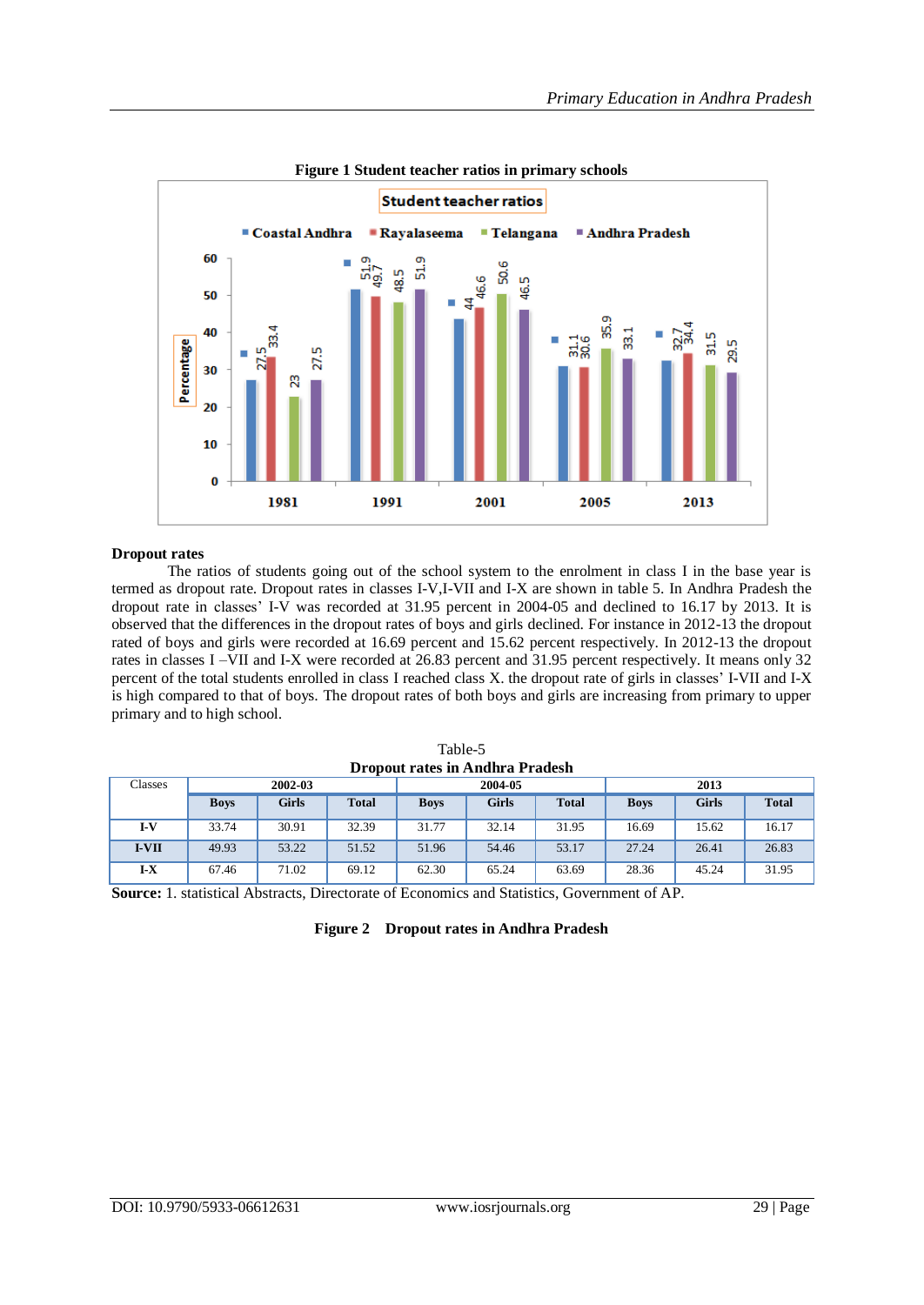

District wise data for 2012-13 reveals that the dropout rates in classes I-V are very high in Mahaboob Nagar district (49.02%) followed by Medak district (52.34 %) and Warangal district (52.13). while the dropout rates in Classes I-V are very low in Kadapa district (8.34%) followed by Hyderabad district (8.53%) and Chittor district (9.71 percent). gender wise dropout rates are also high in the districts of Mahaboob Nagar, Medak and Warangal.

## **Expenditure on education:**

The analysis of public expenditure and financial resources is recognized as an important variable in understanding the status of education only recently after the 1990 conference in jominten, South Africa and the revised national policy on education in 1992. Table 6 shows the trends in the expenditure on education in Andhra Pradesh. Of the total expenditure on education the percentage share of primary education are below the requirements (above 60 percent). The ratio of total expenditure on education to G.S.D.P. remains more or less at three percent. (V. Ratna Reddy & R. Nageswara Rao, 2012) therefore the investment in education needs to be increased and a greater allocation to primary education is necessary if every child is to be got into school.

| I rends in the expenditure on equication |                                                 |                                          |  |  |  |  |  |
|------------------------------------------|-------------------------------------------------|------------------------------------------|--|--|--|--|--|
| Year                                     | <b>Expenditure on education</b><br>As % to GSDP | Percentage share<br>of primary education |  |  |  |  |  |
| 1980-81                                  | 2.9                                             | 44                                       |  |  |  |  |  |
| 1985-86                                  | 3.3                                             | 46                                       |  |  |  |  |  |
| 1990-91                                  | 2.8                                             | 46                                       |  |  |  |  |  |
| 1995-96                                  | 2.4                                             | 55                                       |  |  |  |  |  |
| 1996-97                                  | 2.6                                             | 54                                       |  |  |  |  |  |
| 1997-98                                  | 2.7                                             | 53                                       |  |  |  |  |  |
| 1998-99                                  | 2.9                                             | 56                                       |  |  |  |  |  |
| 1999-00                                  | 3.1                                             | 57                                       |  |  |  |  |  |
| 2000-01                                  | 3.3                                             | 51                                       |  |  |  |  |  |
| 2001-02                                  | 3.2                                             | 53                                       |  |  |  |  |  |
| 2002-03                                  | 3.9                                             | 48                                       |  |  |  |  |  |
| 2003-04                                  | 3.4                                             | 54                                       |  |  |  |  |  |
| 2010-11                                  | 4.8                                             | 52                                       |  |  |  |  |  |
| 2012-13                                  | 4.4                                             | 50                                       |  |  |  |  |  |

Table-6 **Trends in the expenditure on education**

**Source:** 1.Andhra Pradesh Development, Centre for Economic and Social Studies, Hyderabad, 2003.